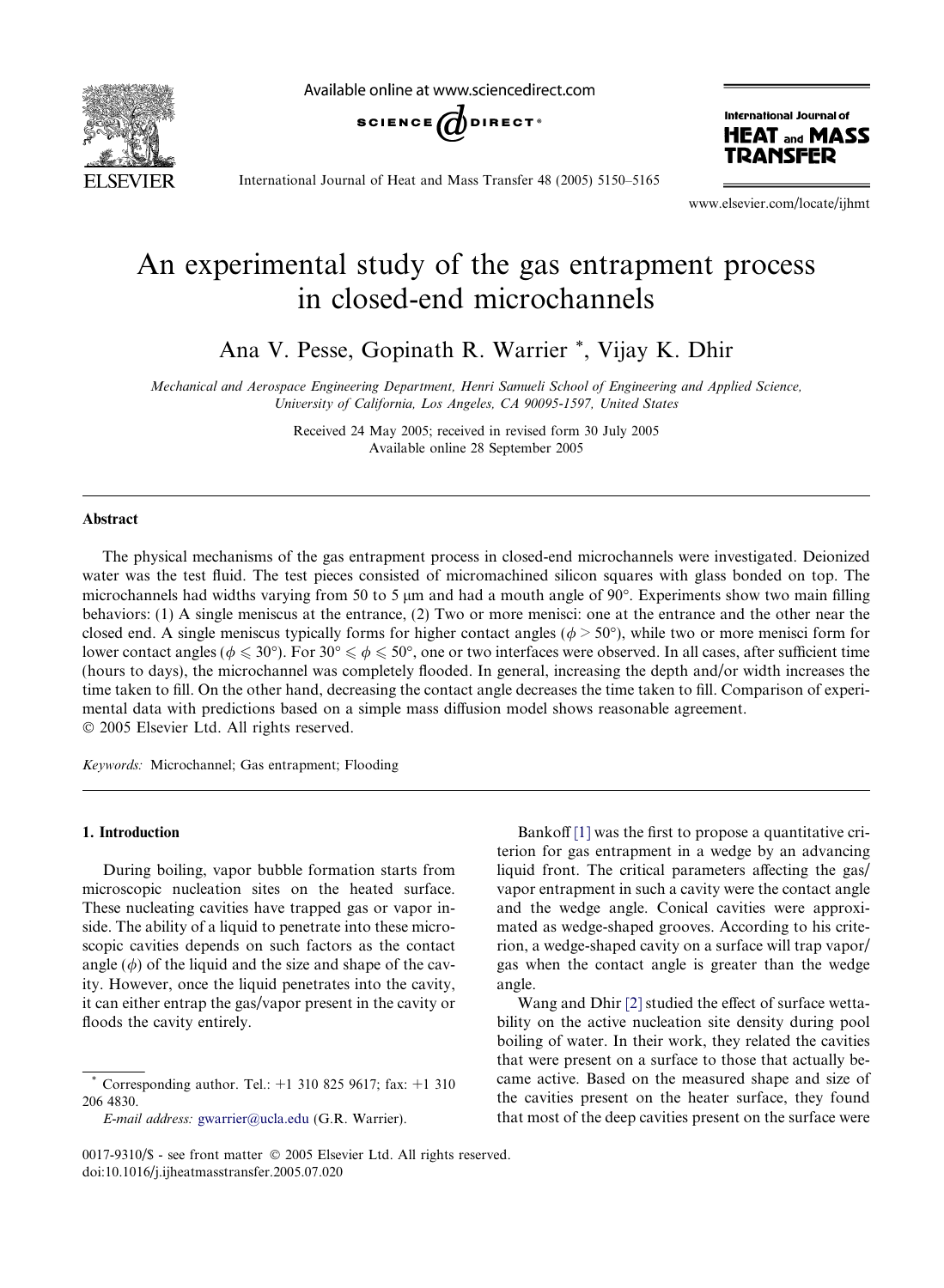| $\overline{A}$ | interfacial area                          | w                | cavity mouth width                              |  |
|----------------|-------------------------------------------|------------------|-------------------------------------------------|--|
| h              | microchannel breadth                      | $x_i$            | mole fraction of species <i>i</i>               |  |
| $\mathcal{C}$  | molar concentration                       | $\boldsymbol{X}$ | position of the liquid-air interface inside the |  |
| $C_{He}$       | Henry constant                            |                  | cavity                                          |  |
| D <sub>h</sub> | hydraulic diameter                        |                  |                                                 |  |
| $D_{12}$       | binary diffusion coefficient for chemical | Greek symbols    |                                                 |  |
|                | species 1 and 2                           | $\Delta F$       | change in Helmoltz free energy                  |  |
| He             | Henry number                              | $\rho$           | density                                         |  |
| .J             | diffusive mass flux                       | $\sigma$         | surface tension                                 |  |
| $L_0$          | depth of microchannel                     | $\phi$           | contact angle                                   |  |
| M              | molecular weight                          | $\psi_{\rm m}$   | cavity mouth angle                              |  |
| $n_0$          | initial number of moles of air            |                  |                                                 |  |
| P              | pressure                                  |                  | <b>Subscripts</b>                               |  |
| $P_0$          | pressure of air                           | air              | air                                             |  |
| R              | radius of meniscus                        |                  | species $i$                                     |  |
| R              | universal gas constant                    | int              | interface                                       |  |
| $r_{\rm c}$    | cavity mouth radius                       | liq              | liquid                                          |  |
| T              | temperature                               | u                | liquid phase                                    |  |
| V              | volume                                    | S                | gas phase                                       |  |
|                |                                           |                  |                                                 |  |

spherical in nature. Although a large number of conical cavities were present in the surface, these cavities were very shallow, which according to Bankoffs criterion were not expected to nucleate. It was found that as the wettability of the surface improves, the number density of cavities that actually nucleate decreases. Wang and Dhir [\[3\]](#page-14-0) also evaluated the change in the Helmholtz free energy  $(\Delta F)$  of a liquid droplet placed at the mouth of a cavity, with the free surface of the droplet exposed to gas or vapor. The equilibrium position of the interface was calculated by varying the location of the liquid–gas interface.

<span id="page-1-0"></span>Nomenclature

For a spherical cavity with mouth angle ( $\psi$ <sub>m</sub>) of 30° they showed that for contact angles smaller than the cavity mouth angle (i.e.,  $\phi < \psi_m$ ), the free energy decreases as the interface moves to the bottom of the cavity. For these contact angles no gas will be trapped. However, for higher contact angles ( $\phi > \psi_m$ ), the relative free energy reaches a minimum at  $\alpha_s = 180^\circ - \phi$ and then increases to a maximum value at  $\theta_s = 90^\circ - \phi$ , where  $\theta_s$  is the angular coordinate. Beyond  $\theta_s = 90^\circ - \phi$ , the free energy decreases. This suggests that the interface will move from its position above the cavity to the location where  $\Delta F$  is minimum and will hence entrap gas in the cavity. Based on their analysis, the condition for entrapment of gas could be stated as,

$$
\phi > \psi_{\min} \tag{1}
$$

where  $\psi_{\min}$  is the minimum cavity side angle. The experimental results clearly showed that all the cavities that entrapped gas and were hence active nucleation sites satisfied the condition given by Eq. (1). It should be noted that the model of Wang and Dhir was a quasistatic model, which did not consider diffusion of gas into the liquid. A similar analysis was done by Warrier [\[4\]](#page-14-0) for a cylindrical cavity. For spherical, conical, and cylindrical cavities,  $\psi_{\min} = \psi_{\min}$ .

Once a cavity entraps gas, increasing the temperature of the cavity or the liquid may result in an increase in the vaporization at the liquid–gas interface. According to Carey [\[5\]](#page-14-0), the degree to which the entrapped gas helps vaporization depends on the rate at which the entrapped gas diffuses into the liquid and is carried away from the interface. Thus, once all the entrapped gas has diffused into the liquid, the cavity will be flooded.

Washburn [\[6\]](#page-14-0) derived an equation to describe the spontaneous motion of a liquid–gas interface in an open ended capillary. His equation was based on the balance between the capillary force, the gravity force and the viscous force given by Poiseuille [\[7\]](#page-14-0). Since the inertial forces were neglected, the Washburn equation predicts an infinitely high initial velocity for the liquid during the early stages of interface advancement. It was Szekely et al. [\[8\]](#page-14-0) who removed this discontinuity by applying the correct momentum balance for the entry flow. However since these studies were for open-end capillaries, they did not consider the effect of the gas entrapped within the capillary.

Yang et al. [\[9\]](#page-14-0) measured the marching velocity of capillary menisci in microchannels (2 mm long). In the analytical model developed, the velocity profile was assumed to be parabolic and the pressure difference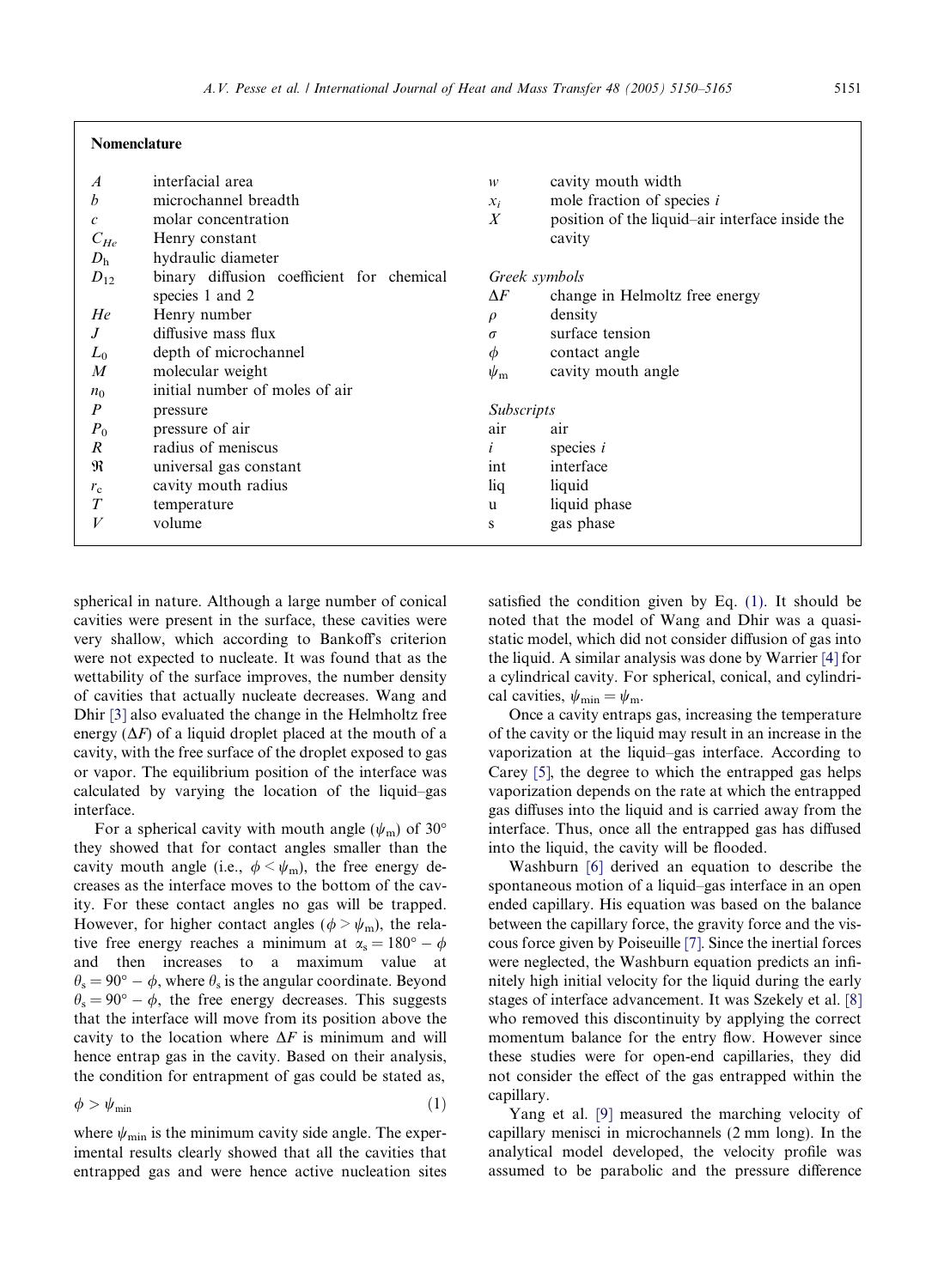across the liquid–gas interface was calculated using the ''Laplace pressure drop''. Neglecting the acceleration term, they found that the position of the interfaces was proportional to the square root of time. In general, their experiments showed that filling time increases with increasing cross-sectional area of the microchannels. However, there is no mention as to whether the microchannels had an open or closed end. Also, no information is given regarding the filling mechanisms involved or the role of mass diffusion.

Akselrud and Altshuler [\[10\]](#page-14-0) proposed that the degree to which the entrapped gas diffuses into the liquid significantly affects the nature of filling of a closed-end capillary. Dovgyallo et al. [\[11\]](#page-14-0) observed the phenomenon of bilateral filling of conical capillaries with a closed end. They experimentally studied the filling of closed-end capillaries, with lengths varying from 30 to 1000  $\mu$ m and radii from 0.4 to 15  $\mu$ m with various liquids. They found that in a number of cases, the capillary is filled not only from the open end, but also from the closed end. However, for experiments with cylindrical capillaries, they found that the capillaries are filled only from the open end. In the conical capillaries, the closed end had a smaller cross-sectional area. This difference between cylindrical and conical capillaries was associated with the presence of two menisci of different curvatures in the conical case. They theorized that the second meniscus forms at the closed end of the capillary due to condensation from the liquid vaporized from the surface of the meniscus with lower curvature. They also found that, in the case of cylindrical capillaries, the rate at which air dissolves into the liquid was considerably lower than that for the conical capillaries.

Wang [\[12\]](#page-14-0) performed a few experiments to observe the filling of water and methanol in glass capillary tubes closed at one end. The length of the capillary tubes was about 2 mm while the inner diameter varied from 10 to  $40 \mu$ m. His results showed that as the capillary diameter increases the sorption rate increases. Additionally, it was found that the sorption rate for methanol (lower contact angle) was about three or four times larger than that for water (higher contact angle).

Migun and Azuni [\[13\]](#page-14-0) carried out experiments using larger conical capillaries than those considered by Dovgyallo et al. They observed the same double side filling phenomena. In capillaries of radius,  $R \ge 50$  µm they also observed individual liquid droplets on the channel walls.

From the above discussion it is clear that for a given cavity size (and shape) liquids with certain contact angles will entrap gas in the cavity. Though the important parameters that affect the dynamics of the interface and subsequent entrapment of gas appear to be the liquid contact angle, cavity size, cavity shape, and liquid properties such as surface tension and viscosity, no quantitative information is available regarding the effects of each of these parameters. Additionally, no quantitative information is available regarding the effects of gas diffusion on the dynamics of the interface and the gas entrapment process.

The objective of this study is to develop a basic understanding of the dynamics of liquid–gas interfaces in cavities and the process by which gas can be entrapped in these cavities. This experimental work will focus on the effects of the following parameters: cavity geometry (depth, mouth width, and mouth angle), as well as the static contact angle of the test liquid. Also of interest is the effect of gas diffusion on the interface dynamics and gas entrapment process.

## 2. Experimental apparatus

The purpose of the experiments was to set up a representation of a nucleation site or cavity to study the physical mechanisms of the gas entrapment process. In order to allow observation of the moving liquid interface in the cavity, closed-end microchannels with rectangular cross-sections were fabricated on a silicon substrate and covered with glass. The experimental setup consisted of a computer with image capturing software, a CCD camera, a microscope and the test pieces (Fig. 1).

Microchannels were fabricated with four entrance widths  $(5, 15, 30, \text{ and } 50, \text{ }\mu\text{m})$  and three depths  $(50, 15, 15, 30, \text{ and } 50, \text{ }\mu\text{m})$ 150 and 500  $\mu$ m). The breadth (dimension going into the plane of the pictures) was about the same as the width and varied from 7 to  $42 \mu m$ . Fig.  $2(a)$ shows the schematic of a typical cavity and a simulated cavity.

The test samples were fabricated on 100 mm silicon wafers, using standard micromachining techniques. The samples were etched to the required depth and then diced into  $2 \times 2$  cm pieces. Borofloat glass was then anodically bonded to these samples. [Fig. 2\(](#page-3-0)b) shows

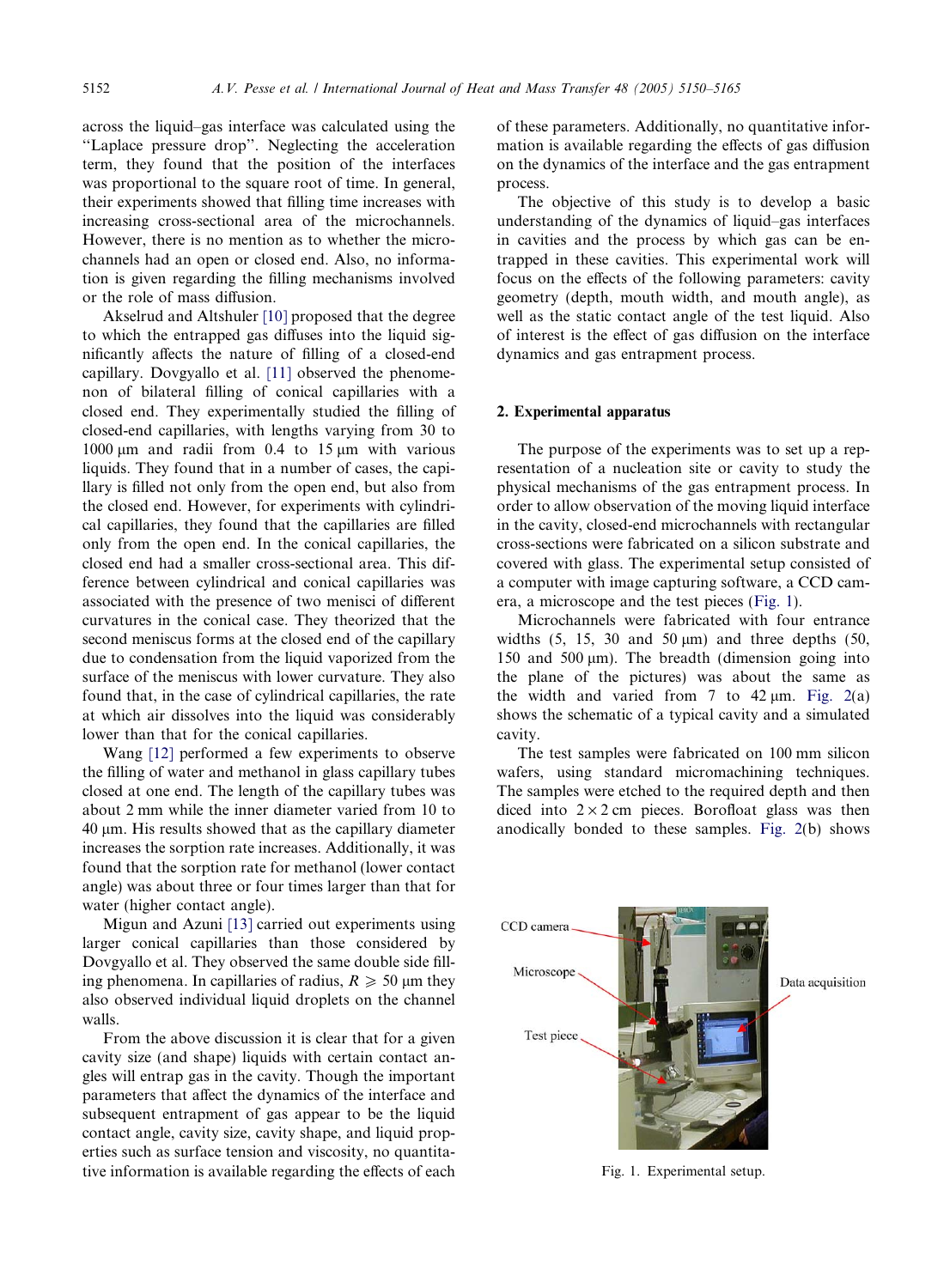<span id="page-3-0"></span>

Fig. 2. Schematic of (a) an actual cavity and a simulated cavity and (b) test sample.

the schematic of the test samples. Each test sample had three to four microchannels on it with the open end (entrance of the microchannel) connected to a reservoir of square cross-section with side 1 mm and depth of around 300 µm. Further details can be found in [\[14\].](#page-14-0)

#### 3. Experimental procedure

The first experimental run for each test piece was conducted without any further surface cleaning, assuming that the microchannel remained clean during the anodic bonding process. The anodic bonding process subjects the test pieces to temperatures of around 300 °C for 2 h.

Before starting each experimental run, the contact angle between the liquid droplet and the silicon surface was measured, so as to quantify the condition of the silicon surface inside the cavity. Since it was not possible to place a droplet in the microchannel, a small drop of the test fluid was placed in the reservoir using a syringe and a photograph was taken. The contact angle was measured from this photograph. [Fig. 3](#page-4-0) shows a typical photograph of a droplet in the reservoir and the contact angle measured.

After the first use of a test piece, it was thoroughly cleaned using a combination of the following processes: (1) Piranha bath (1:4,  $H_2SO_4:H_2O_2$ ) at room temperature for 50 min, followed rinsing with DI water rinse, blow drying with nitrogen and then to dehydrate, baking at 110 °C for 40 min. (2) Supercritical Dryer, with  $CO<sub>2</sub>$ and pure methanol for 1 h. (3) Bake at  $160^{\circ}$ C for 90 min by placing the sample on a hot plate. The purpose of the surface cleaning was to modify the contact angle of the test fluid in contact with silicon. The contact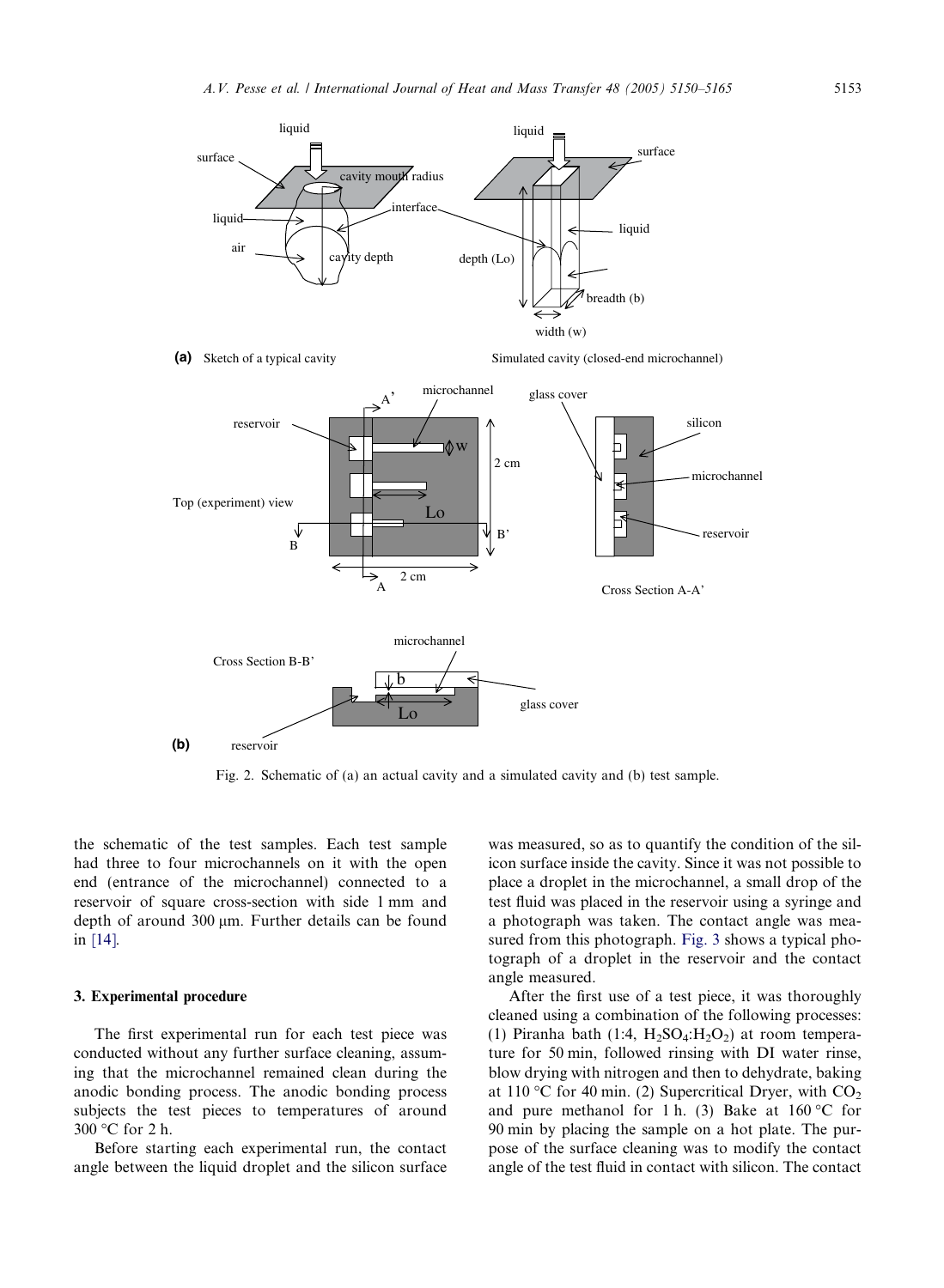<span id="page-4-0"></span>

Fig. 3. Photograph of a liquid droplet in the reservoir.

angles corresponding to the cleaning procedures given above are listed as follows:

- (a) After anodic bonding (before first use of new piece):  $\phi \sim 60^{\circ}$ .
- (b) Used piece after Piranha bath (includes rinsing and dehydration bake):  $\phi \leq 15^{\circ}$ .
- (c) Used piece after Piranha bath followed by supercritical dryer:  $\phi \sim 0^{\circ}$ .
- (d) Same as (b) followed by hot bake at  $160^{\circ}$ C for 40 minutes:  $\phi \leq 25^{\circ}$ .

The contact angles corresponding to the cleaning procedures (b), (c), and (d), were obtained from the shape of the meniscus inside the microchannel. This method was adopted since it was very difficult to determine the contact angle by placing a droplet in the reservoir (due to the low contact angle, the droplet wets the surface). Table 1 gives the range of contact angles measured on the various test pieces.

Once the contact angle was recorded, the test piece was placed under a microscope equipped with a CCD camera. The test liquid was then placed in the reservoir and the entire filling process was recorded. Both the liquid and test sample were at room temperature (about 23 °C). At the beginning (first 20 images) of the experiments an image was captured every 10 s and afterwards every 30, 60 and 120 s depending on the test liquid, contact angle and microchannel geometry.

Table 1 Dimensions and contact angles for various test pieces

| Width $\lceil \mu m \rceil$ | Cavity depth, $L_0$ [µm] |                                                                                                                                                  |    |
|-----------------------------|--------------------------|--------------------------------------------------------------------------------------------------------------------------------------------------|----|
|                             | 500                      | 150                                                                                                                                              | 50 |
| $w = 9, b = 5$              |                          | $12^{\circ} \leqslant \phi \leqslant 64^{\circ} 8^{\circ} \leqslant \phi \leqslant 55^{\circ} 8^{\circ} \leqslant \phi \leqslant 54^{\circ}$     |    |
| $w = 19, b = 15$            |                          | $8^{\circ} \leqslant \phi \leqslant 62^{\circ}$ 15° $\leqslant \phi \leqslant 48^{\circ}$ 8° $\leqslant \phi \leqslant 37^{\circ}$               |    |
| $w = 38, b = 24$            |                          | $8^{\circ} \leqslant \phi \leqslant 66^{\circ}$ $8^{\circ} \leqslant \phi \leqslant 90^{\circ}$ $23^{\circ} \leqslant \phi \leqslant 90^{\circ}$ |    |
| $w = 56, b = 42$            |                          | $8^{\circ} \leqslant \phi \leqslant 67^{\circ}$ $8^{\circ} \leqslant \phi \leqslant 54^{\circ}$ $12^{\circ} \leqslant \phi \leqslant 90^{\circ}$ |    |

# 4. Data reduction

Once a sequence of images was recorded, it was necessary to measure the distance from the entrance of the cavity to the liquid–air interface. AMatlab program was used to read each image as a two-dimensional array of color values and determine the location of the liquid–air interface. The results were given in pixels (Fig. 4(a)), which are then converted to microns. Once the liquid had penetrated the microchannel, the contact angle inside the microchannel was measured from the shape of the meniscus. This was considered to be the actual static contact angle. Since two or more surfaces were in contact with the liquid, a mean value was calculated for the static contact angle. This angle was measured by analyzing the digital image with AutoCAD(Fig. 4(b)).

#### 5. Measurement uncertainity

In these experiments only three quantities were measured: position of the liquid–air interface, time, and contact angle of the liquid in the microchannel. The position of the interface was measured in pixels and which was then converted to microns using a conversion factor that had its own uncertainty. The error in the pixel count was  $\pm 2$  pixels which correspond to an error of  $\pm 5$  µm in the measured microchannel depth. Thus the conversion factor uncertainty was  $2\%$ ,  $6\%$ , and  $20\%$  for the 500 µm,  $150 \mu m$ , and  $50 \mu m$  long channels, respectively. The error associated with the measurement of the position of the interface was  $\pm 4$  pixels. Hence the overall error associated with the position of the interface was  $\pm 10 \text{ }\mu\text{m}$ . The uncertainty of temporal measurements is 10 s, which is given by the frame rate of the camera. The uncertainty for the contact angles measured in the reser-



Fig. 4. Measurement of (a) interface position and (b) contact angle inside the microchannel.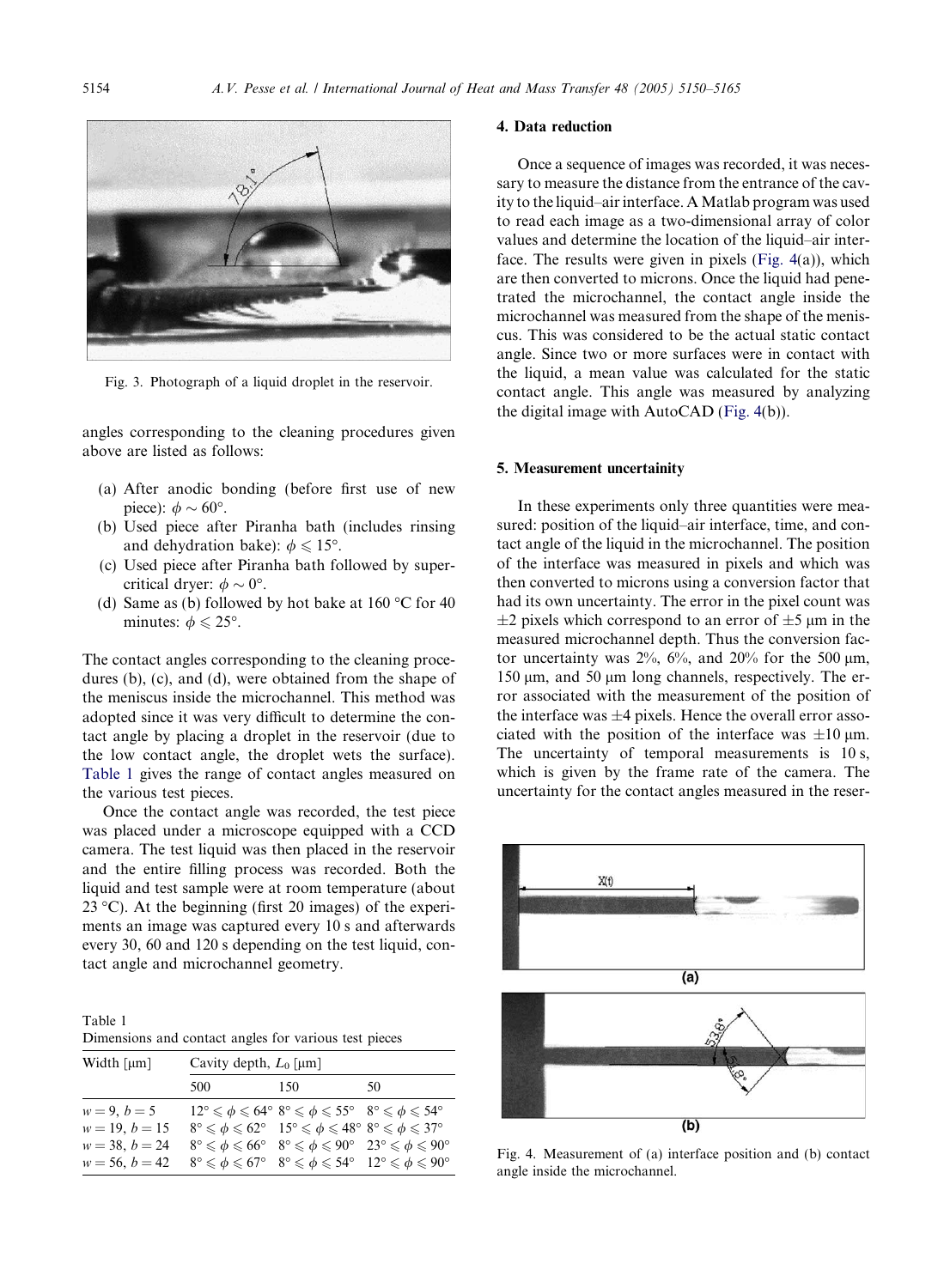<span id="page-5-0"></span>voir of the test samples was estimated to be  $\pm 5^{\circ}$ , whereas the contact angles measured inside the microchannel had an uncertainty of  $\pm 8^\circ$ .

# 6. Results and discussion

In most of the experiments performed, only one liquid–air interface (moving from left to right, i.e., open end to closed end) was observed. Fig. 5(a) shows a sequence of photographs of the single liquid–air interface, while Fig. 5(b) shows the corresponding plot of the interface location as a function of time. From Fig. 5(b) it can be seen that the motion of the liquid–air interface is not smooth. The interface moves intermittently; the interface moves, remains stationary and then moves again. However, close to the closed end of the microchannel, the interface moves quite rapidly. It must be mentioned that in the ordinate in the plots does not begin at zero because the first photograph was typically taken after a time interval of 10 s.

A variation of this filling behavior (i.e. only one interface) occurs when in addition of the single interface, liquid droplets are also present on the channel walls as shown in Fig. 6(a). It can be seen that the initial droplets



Fig. 6. Front advancing interface with droplets.



Fig. 5. Front advancing interface.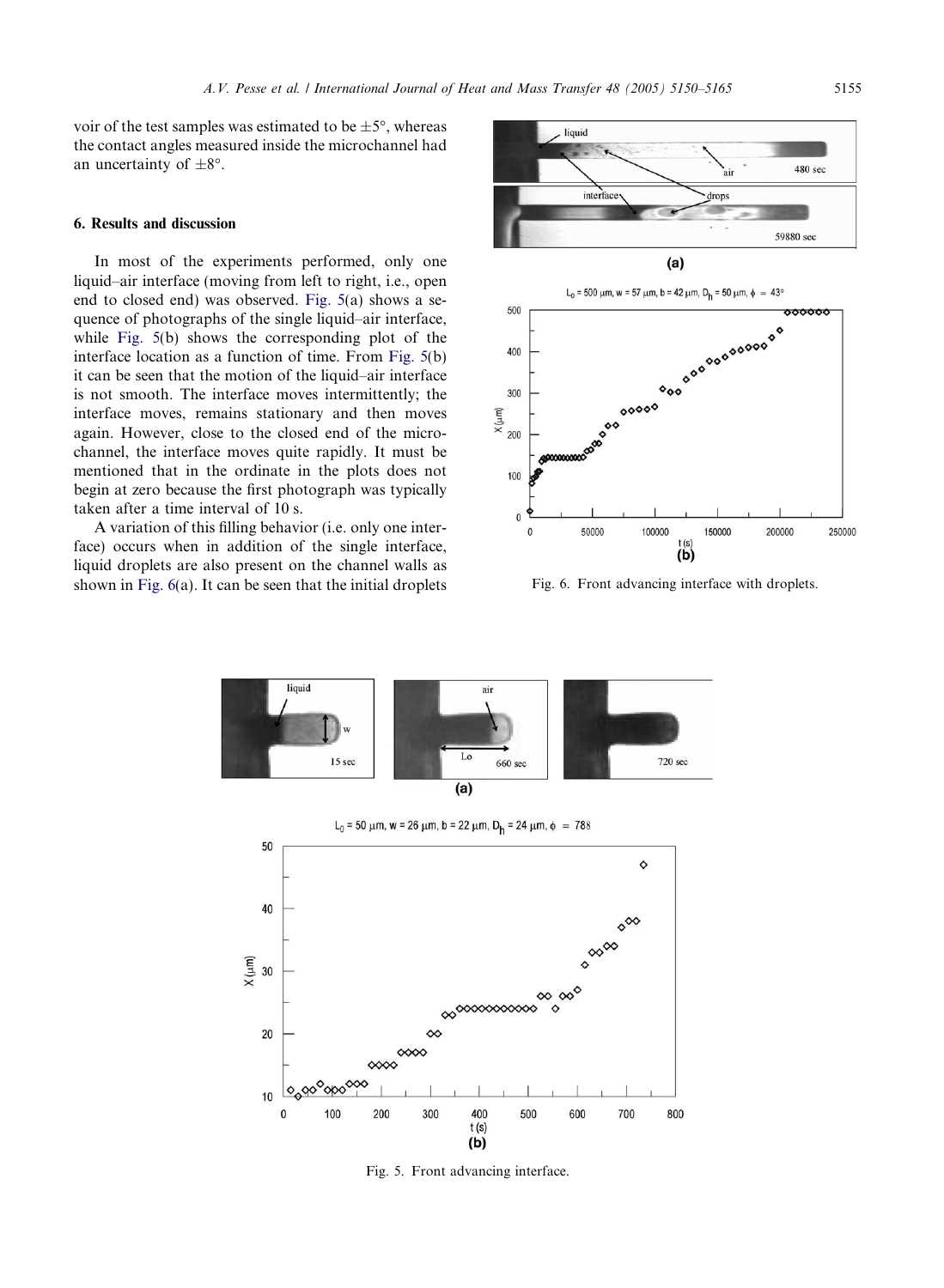<span id="page-6-0"></span>merge to form larger droplets and sometimes even merge with the advancing interface, which causes sudden jumps in the interface location. These sudden jumps are clearly seen in [Fig. 6\(](#page-5-0)b).

For experiments with low contact angles, a second mechanism by which the microchannel can be filled was observed. For these cases, two interfaces were observed; one at the entrance of the microchannel and the other at the closed end. Referring to the sequence of photographs shown in Fig. 7(a), initially only one interface is present but after 52,390 s a second interface appears near the closed end of the microchannel and starts moving towards the entrance, finally meeting up with the front interface and thus filling the microchannel. In most of the cases, when two interfaces were present, a thin film of liquid on the walls of the channel connected the two menisci. Fig. 7(b) shows the corresponding interface locations as a function of time.

A variation of this second mechanism was also observed. In these cases, in addition to the two menisci, liquid droplets were also present. This can be seen in Fig. 8(a). The film connecting the two menisci can also be clearly seen. The droplets on the walls of the channel grew and merged with each other and with the menisci. Fig. 8(b) shows a plot of the location of the interfaces as a function of time.

Additionally, in some instances, usually for longer channels, more than two interfaces were seen. This generally happens as a result of droplets growing and merging to fill up the channel and forming an interface. This is the case shown in Fig. 9(a), which starts with only one





Fig. 8. Front and back advancing interfaces, with thin film and droplets.



Fig. 9. Front, middle, and back advancing interfaces.

interface but after 23,385 s the liquid flowing along the Fig. 7. Front and back advancing interfaces, with thin film. side walls feeds the droplets present in the middle of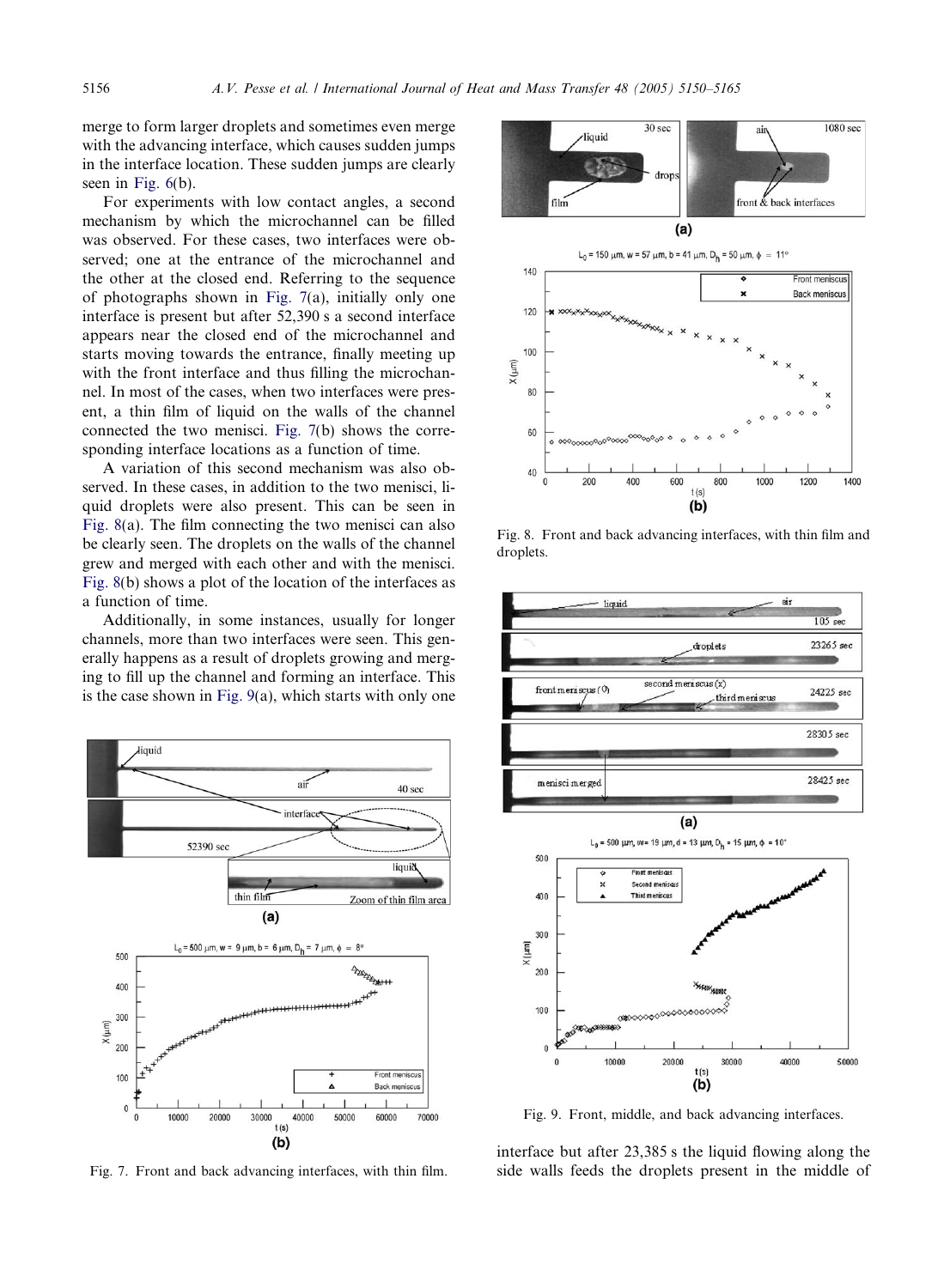<span id="page-7-0"></span>

Fig. 10. Number of interfaces observed as a function of contact angle.

the channel with enough liquid to grow and merge forming two new interfaces. One of these interfaces moves towards the closed end of the microchannel while the other advances towards the first interface located closer to the entrance of the channel. Later, at 28,425 s, the middle interface that was moving towards the entrance merges with the original front interface. The described behavior can be seen clearly in [Fig. 9\(](#page-6-0)b), which shows the position of the interfaces as a function of time. There are three distinct stages: one corresponding to the original front interface (until 23,385 s), the second is the creation of the second and third interfaces, and finally the merging

of two interfaces (at 28,425 s) leaving only one interface closer to the end of the channel.

The experiments conducted, indicate that for  $\phi$  $\leq 30^{\circ}$ , two interfaces connected by a thin liquid film were always observed. On the contrary, for  $\phi > 50^{\circ}$ , only one interface was observed. In the range between 30 and  $50^{\circ}$  both, one or two interfaces were observed. This is shown in Fig. 10 for different microchannels depths. Occasionally, for low contact angles ( $\phi$  < 15°), three interfaces were also observed.

All the microchannels with rectangular cross-sections tested in this study were completely flooded given sufficient time. The time taken to completely flood the microchannel varied from seconds, to minutes, to hours to even days.



Fig. 11. Flooding time as a function of microchannel depth.



Fig. 12. Flooding time as a function of microchannel width.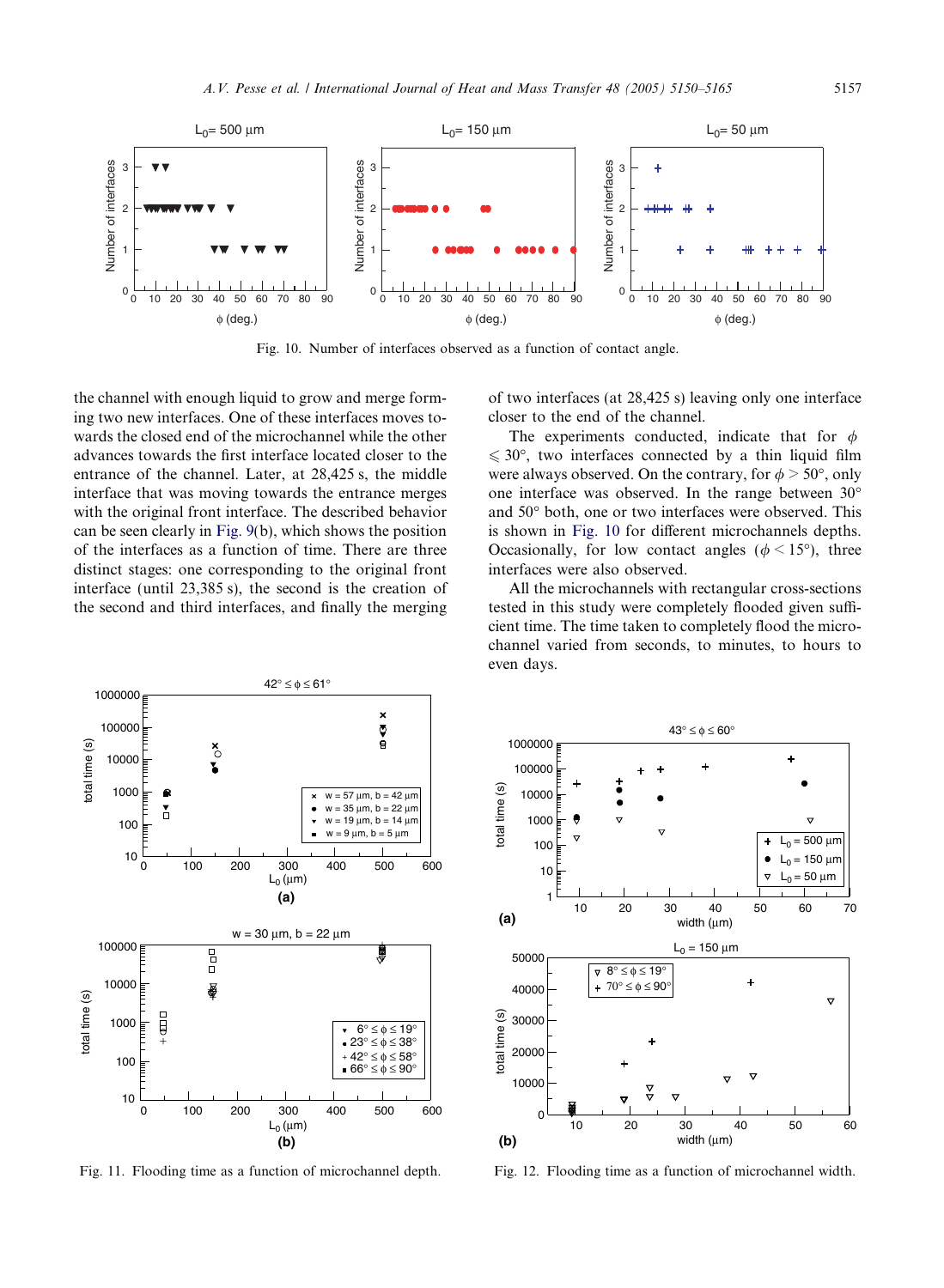#### <span id="page-8-0"></span>6.1. Effect of microchannel depth  $(L_0)$

As could be expected, for a given cross-section, deeper microchannels take longer to flood. This can be seen in Fig.  $11(a)$  where the time, t, taken to flood a microchannel is plotted as a function of its depth. In general, it can be seen that the time to flood increases nonlinearly with depth,  $L_0$ . For example, in [Fig. 11\(](#page-7-0)a), for  $w = 57 \mu m$  and  $b = 42 \mu m$ , the flooding time increases rapidly from 1000 s to 30,000 s to 300,000 s as  $L_0$  increases from 50 to 150 to 500 µm. Similar behavior is observed for microchannels of other sizes. [Fig. 11\(](#page-7-0)b) shows flooding time as a function of depth, for various contact angles and fixed  $w$  and  $b$ . Despite the scatter in the data, the nonlinear increase in time with  $L_0$  can be clearly seen.

#### 6.2. Effect of microchannel width  $(w)$  and breadth  $(b)$

In almost all the experiments performed, the time taken to flood the microchannel increased slightly with increasing cross-sectional ( $w$  and  $b$ ) area as shown in [Fig. 12\(](#page-7-0)a). For example, for  $L_0 = 500 \text{ µm}$ , the time taken



Fig. 13. Location of the water–air interface as a function of time for various microchannel widths and breadths ( $L_0 = 500 \mu m$  and  $17^{\circ} \leqslant \phi \leqslant 20^{\circ}$ ).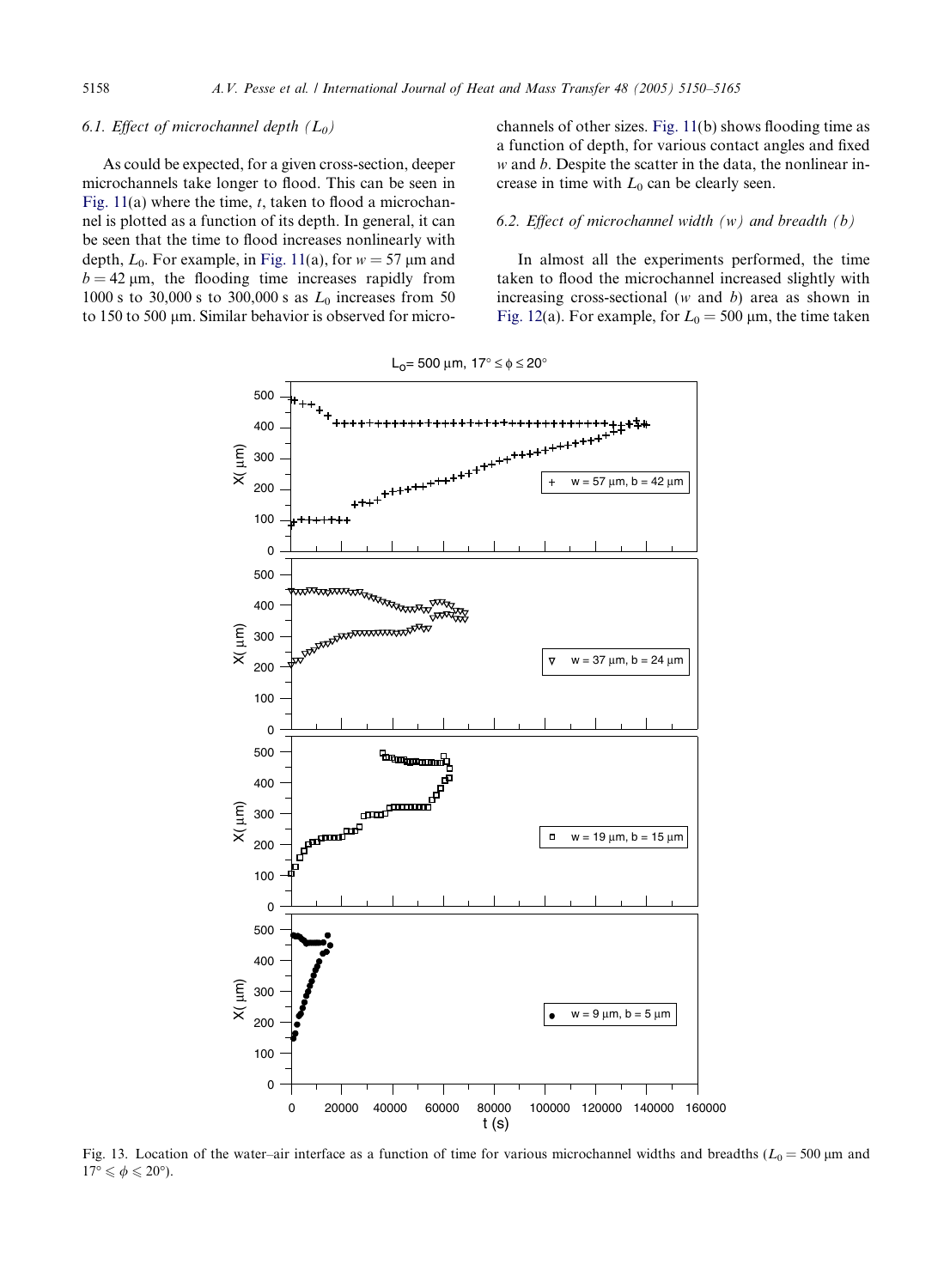to fill the microchannel increases from 30,000 s to  $200,000$  s as the width increases from 9 to 56  $\mu$ m. [Fig. 12\(](#page-7-0)b) shows the variation of filling time as a function of width, for  $L_0 = 150 \text{ µm}$ . From [Fig. 12](#page-7-0)(b) it is clear that for a given contact angle, the filling time increases with increasing width. The effect of the increase in the microchannel width and breadth can be further illustrated if one plots the location of the water–air interface (relative to the open end) as a function of time ([Fig. 13](#page-8-0) for  $L_0 = 500 \,\mu \text{m}$  and  $\phi \sim 20^{\circ}$ ). The increase in the flooding time with increase in microchannel cross-sectional area can be clearly seen in [Fig. 13.](#page-8-0) Similar data were obtained for the 150 and 50  $\mu$ m deep microchannels.

# 6.3. Effect of contact angle  $(\phi)$

The filling time is also affected by the contact angle. This is shown in Fig. 14(a). For example, for  $w =$ 38 um and  $b = 24$  um, the time taken to fill the microchannel increases from 38,000 s to 100,000 s as the contact angle increases from  $8^\circ$  to  $58^\circ$ . Fig. 14(b) shows the variation of the filling time with contact angle for a fixed  $w = 9 \mu m$  and  $L_0 = 50$ , 150, and 500  $\mu$ m. For  $L_0 =$ 500  $\mu$ m, the flooding time increases from 15,000 s to 30,000 s as the contact angle increases from  $13^{\circ}$  to  $65^{\circ}$ . From Fig. 14(a) and (b) it can be seen that, in general,



Fig. 14. Flooding time as a function of contact angle.

as the contact angle increases, the time taken to flood the microchannel also increases, for a given depth, mouth width and breadth.

[Fig. 15](#page-10-0) shows the location of the water–air interfaces as a function of time, for various contact angles  $(L_0 = 500 \text{ µm}, w = 9 \text{ µm} \text{ and } b = 5 \text{ µm}.$  The increase in the flooding time with increase in contact angle is clearly seen in [Fig. 15](#page-10-0). Similar results are obtained for the shorter microchannels ( $L_0 = 150$  and 50 µm).

The increase in the contact angle also influences the time taken for the back interface to appear ([Fig. 16\(](#page-11-0)a)). From [Fig. 16\(](#page-11-0)a), it is clear that as the contact angle increases, the time taken for the back interface to appear also increases. For example, in [Fig. 16\(](#page-11-0)a), for  $L_0 =$  $500 \mu m$ , the time taken for the back interface to form increases from 30 s to 300,000 s as the contact angle increases from about  $20^{\circ}$  to about 68 $^{\circ}$ .

The formation of a back interface at the closed end of the microchannels is due to a liquid film that flows along the corners of the channels. When this film has traveled from the initial position of the front interface and reaches the closed end of the microchannel it merges and forms the back interface. Quantitative measurement of this thin film was not possible in the setup used in the experiments; however an attempt was made to calculate the mean velocity of the thin film front. The mean velocity of the leading edge of the film in the corners was calculated by dividing the distance traveled from the initial position of the front interface (where the film starts) to the position where the back interface was formed by the time elapsed between these two events. The calculated mean velocity of the film along the corners as function of the contact angle is shown in [Fig. 16](#page-11-0)(b). From the figure it can be seen that the higher the contact angle, the lower is the mean velocity of the leading edge of the film. The results shown in [Fig. 16\(](#page-11-0)b) constitute another way to asses the effect of the contact angle on the flooding time. As the contact angle increases, the mean film velocity decreases, which means that it will take longer for the back interface to appear and the microchannels will take longer to fill. The mean velocity of the leading edge of the thin film increases nonlinearly with contact angle. The observed behavior demonstrates the role played by surface forces in sucking liquid along the corners of the microchannels.

For a given width and contact angle, the large increase in flooding time with depth supports the fact that the time for which a boiling surface is exposed to the test liquid may be a parameter in determining the number of cavities that become active.

#### 7. Model development

A simple one-dimensional model was developed to predict the movement of a single liquid–gas interface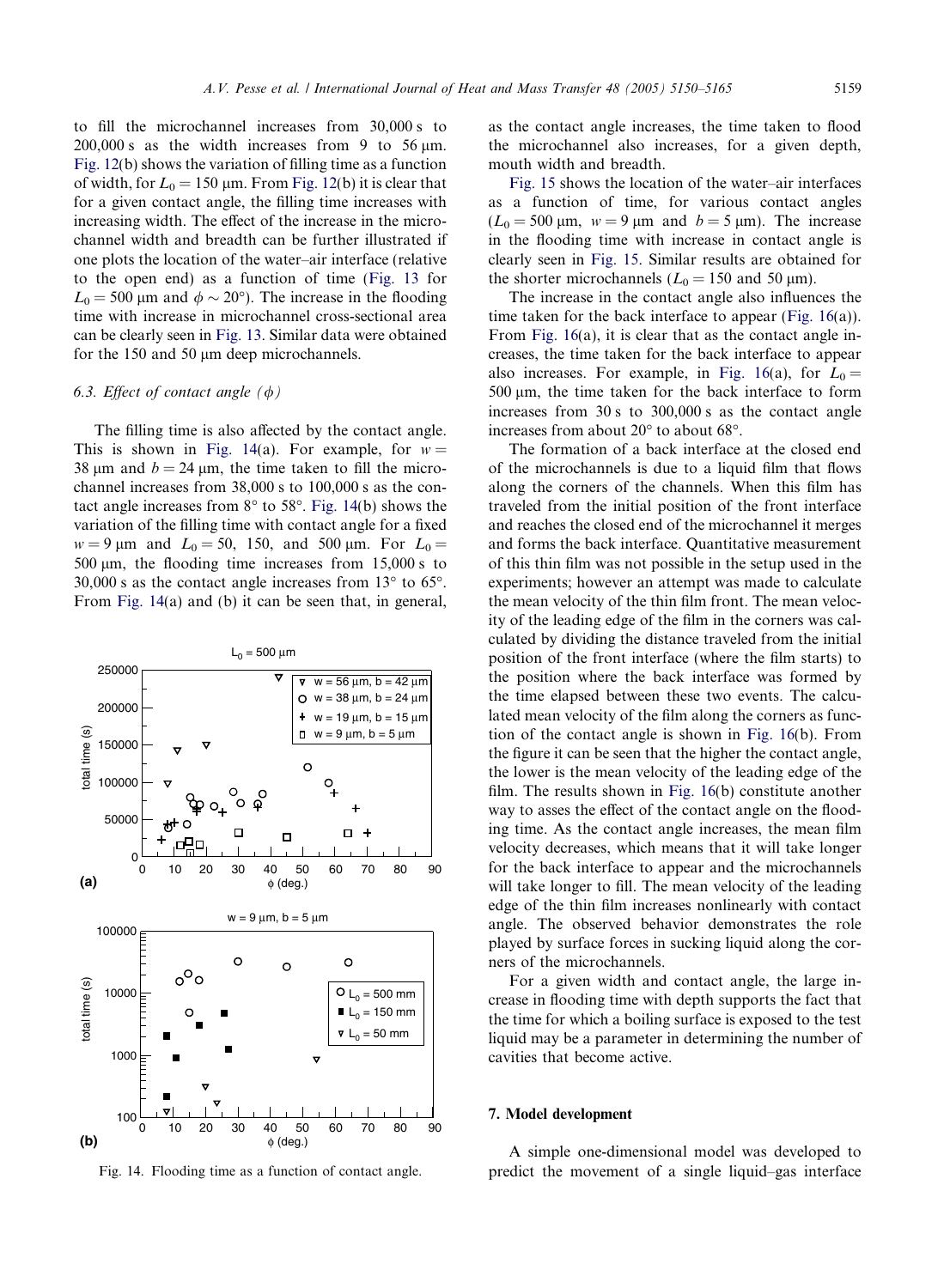<span id="page-10-0"></span>

Fig. 15. Location of the water–air interface as a function of time for various contact angles ( $L_0 = 500 \text{ µm}$ ,  $w = 9 \text{ µm}$  and  $b = 5 \text{ µm}$ ).

as a result of gas diffusion. [Fig. 17](#page-11-0) shows details of the control volume. In this model, the liquid moving from the open end towards the closed end of the microchannel is assumed to represent a semi-infinite medium. Air is assumed to diffuse into the liquid, while the diffusion of the liquid into air is taken to be negligible. No evaporation is considered.

Assuming the air to be an ideal gas, the number of moles of air present in the microchannel at any given time can be written as,

$$
\frac{P_{\text{air}}V_{\text{air}}(t)}{\mathfrak{R}T} = n_0 - \int_0^t J_{1,u} \, \mathrm{d}t A_{\text{int}} \tag{2}
$$

where  $P_{\text{air}}$  is the pressure of the air,  $V_{\text{air}}$  is the volume of air at any time  $t$ ,  $A<sub>int</sub>$  is the surface area of the liquid–air interface,  $\Re$  is the universal gas constant,  $T$  is the temperature,  $n_0$  is the initial number of moles of air given by  $\frac{P_0 L_0 w b}{\Re T}$ ,  $P_0$  is the atmospheric pressure,  $L_0$  is the depth of the channel,  $w$  is the width and  $b$  is the breadth. In Eq. (2) the integral represents the total number of moles of air diffused into water during the time  $t$ , through the front interface.

The molar flux,  $J_{i,u}$ , of air diffusing into water (considered to be a semi-infinite medium) through the front interface is given by,

$$
J_{1,u} = c_{\text{mix}} \sqrt{\frac{D_{12}}{\pi \cdot t}} (x_{1,u} - x_{1,0})
$$
\n(3)

where  $c_{\text{mix}} = \rho/M$  in kmol/m<sup>3</sup> ( $\rho$  is density and M is the molecular weight) is the molar concentration of the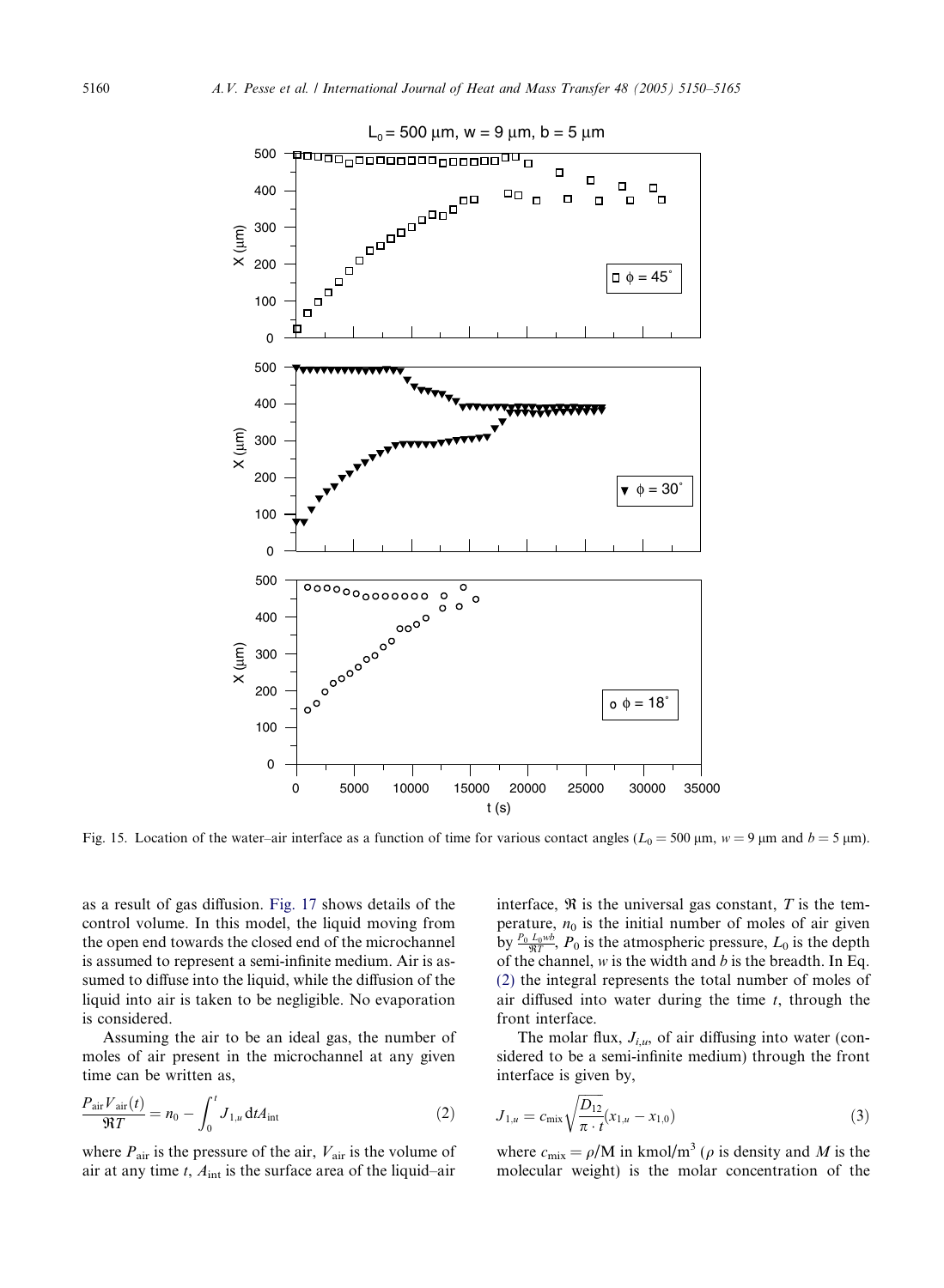<span id="page-11-0"></span>

Fig. 16. (a) Time taken for the back interface to appear and (b) mean velocity of film in the corners as a function of the contact angle.

water–air mixture,  $D_{12}$  is the diffusion coefficient,  $x_{1,u}$ and  $x_{1,0}$  are the mole fractions of air at the interface and the initial mole fraction of air in the liquid, respectively. The pressure in the air is taken as the liquid pressure plus the capillary pressure, i.e.,

$$
P_{\text{air}} = P_{\text{liq}} + \frac{\sigma}{R}, \quad \frac{1}{R} = \left(\frac{1}{R_1} + \frac{1}{R_2}\right) = \frac{2(w + b)\cos\phi}{w \cdot b} \quad (4)
$$

It is assumed that the initial concentration of air in water  $(x_{1,0})$  is zero, (i.e.,  $x_{1,0} = 0$ ) and that there is no liquid present in the air. Hence the concentration of air,  $x_{1,s} = 1.$ 

The mole fraction of air at the interface  $(x_{1,u})$  can be calculated as  $x_{1,u} = \frac{x_{1,s}}{He} = \frac{1}{He}$ , where *He* is the Henry number calculated as  $He = \frac{C_{He}}{P_0}$ , and  $C_{He}$  is the Henry constant in Pa. Using the numerical values for properties of water and air given by Mills [\[15\]](#page-14-0),  $D_{12}$  was calculated to be  $2.77 \times 10^{-9}$  m<sup>2</sup>/s.

Substituting Eqs. [\(3\) and \(4\)](#page-10-0) into Eq. [\(2\)](#page-10-0) and integrating from time  $0$  to  $t$  yields,

$$
\frac{P_{\text{air}}V_{\text{air}}(t)}{\Re T} = \frac{P_0L_0wb}{\Re T} - 2c_{\text{mix}}\frac{P_0}{C_{He}}A_{\text{int}}\sqrt{\frac{D_{12}t}{\pi}}
$$
(5)

The volume of air in the microchannel at time  $t$  is given by,

$$
V_{\text{air}}(t) = [wb(L_0 - X(t)) + V_{\text{cap}}]
$$
\n(6)

where the first term represents the volume of air in the rectangular portion  $(X(t))$  is the position of the interface) and  $V_{\text{cap}}$  represents the volume of air in the curved cap shaped portion. Since an exact calculation of  $V_{\text{cap}}$  and  $A<sub>int</sub>$  for the rectangular geometry of the microchannel is extremely difficult (the shape of the interface is such that the surface energy is minimum), we use an approximation. In this approximation we assume the microchannel to be circular in cross-section, with the cross-sectional area of the circular microchannel equal to wb (cross-sectional area of the rectangular microchannel). Now, for a given contact angle, we can determine both  $V_{\text{cap}}$  and  $A_{\text{int}}$ . The resulting equations for  $A_{int}$  and  $V_{cap}$  are given as,

$$
A_{\rm int} = \pi r_{\rm eq}^2 \left[ 1 + \left\{ \frac{(1 - \sin(\phi))}{\cos(\phi)} \right\}^2 \right],
$$
  

$$
V_{\rm cap} = \frac{\pi}{6} r_{\rm eq}^3 \left[ 3 \left\{ \frac{(1 - \sin(\phi))}{\cos(\phi)} \right\} + \left\{ \frac{(1 - \sin(\phi))}{\cos(\phi)} \right\}^3 \right] \tag{7}
$$



Fig. 17. Control volume for the model.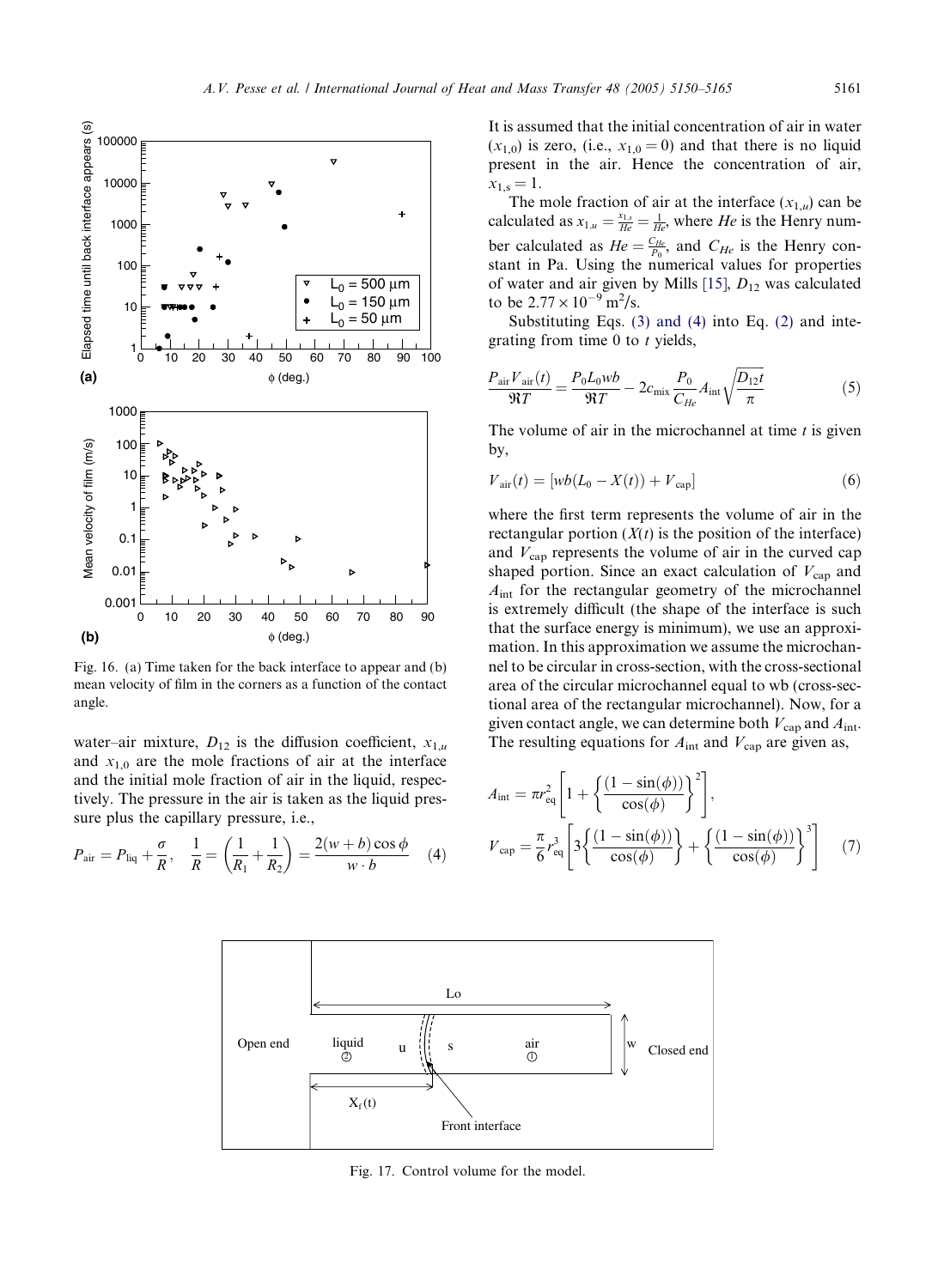where  $r_{eq}$  is the equivalent radius of the circular microchannel  $(r_{\text{eq}} = (wb/\pi)^{0.5})$ . Substituting Eqs. [\(6\) and \(7\)](#page-11-0) into Eq. [\(5\)](#page-11-0) and solving for  $X(t)$  yields,

$$
X(t) = L_0 \left( 1 - \frac{P_0}{P_{\text{air}}} \right) + \frac{V_{\text{cap}}}{wb} + 2c_{\text{mix}} \frac{\Re T}{C_{He}} \frac{P_0}{P_{\text{air}}} \frac{A_{\text{int}}}{wb} \sqrt{\frac{D_{12}t}{\pi}}
$$
\n(8)

Eq. (8) is used to predict the position of the single interface as a function of time. The first experimental data point was used as the initial position (at  $t = 0$ ) for  $X(t)$ in the model.

Fig. 18(a) shows a comparison of the experimental data and the model predictions for varying cross-sectional area while Fig. 18(b) shows the comparison for various contact angles. From Fig. 18 it can be seen that there is qualitative agreement between the experimental data and the model predictions. The step change in the interface location observed in the experiments may be due to the liquid flow in the corners of the microchannel.



Fig. 18. Comparison of experimental data and model predictions (a) effect of varying w and b and (b) effect of varying contact angle.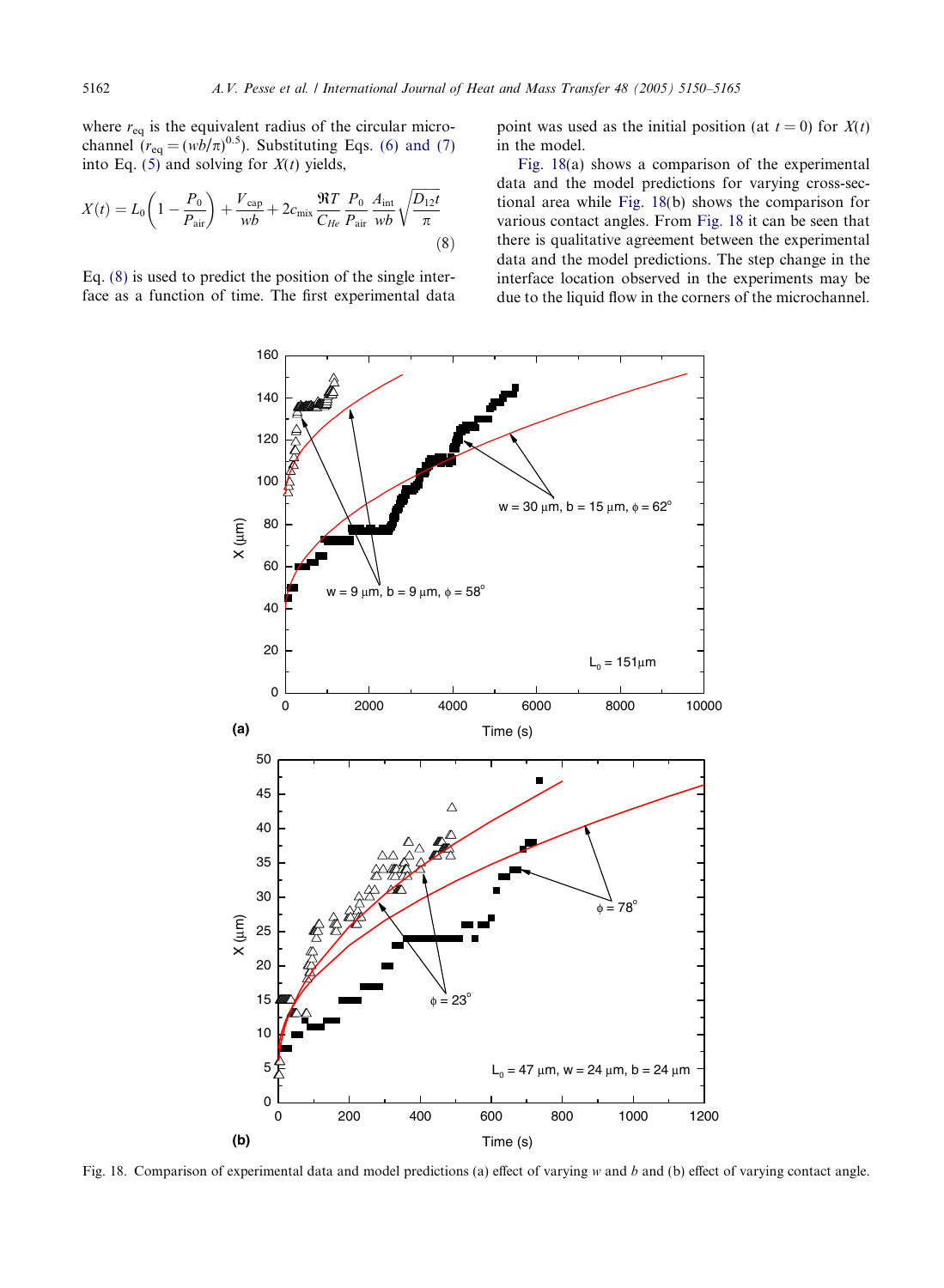<span id="page-13-0"></span>However, in general, the model predicts much longer filling times than those observed in the experiments. We believe that this is due to the fact that the liquid is sucked into the microchannel along the corners as a thin film; this phenomenon is not accounted for in the model. The model appears to capture the effects of changing w, b, and  $\phi$  on the interface location fairly well. For given  $L_0$  and  $\phi$ , decreasing w and b results in a decrease in the filling time. Similarly, for given  $L_0$ , w and b, decreasing  $\phi$  results in a decrease the filling time.

The same analysis of the single interface was then applied to predict the location of the front interface for low contact angles cases (when two interfaces are present). A comparison of the experimental data with analytical results, for the front interface, is shown in Fig. 19(a) and (b). It must be noted that, in this case, the capillary



Fig. 19. Comparison of experimental data and model predictions for low contact angles.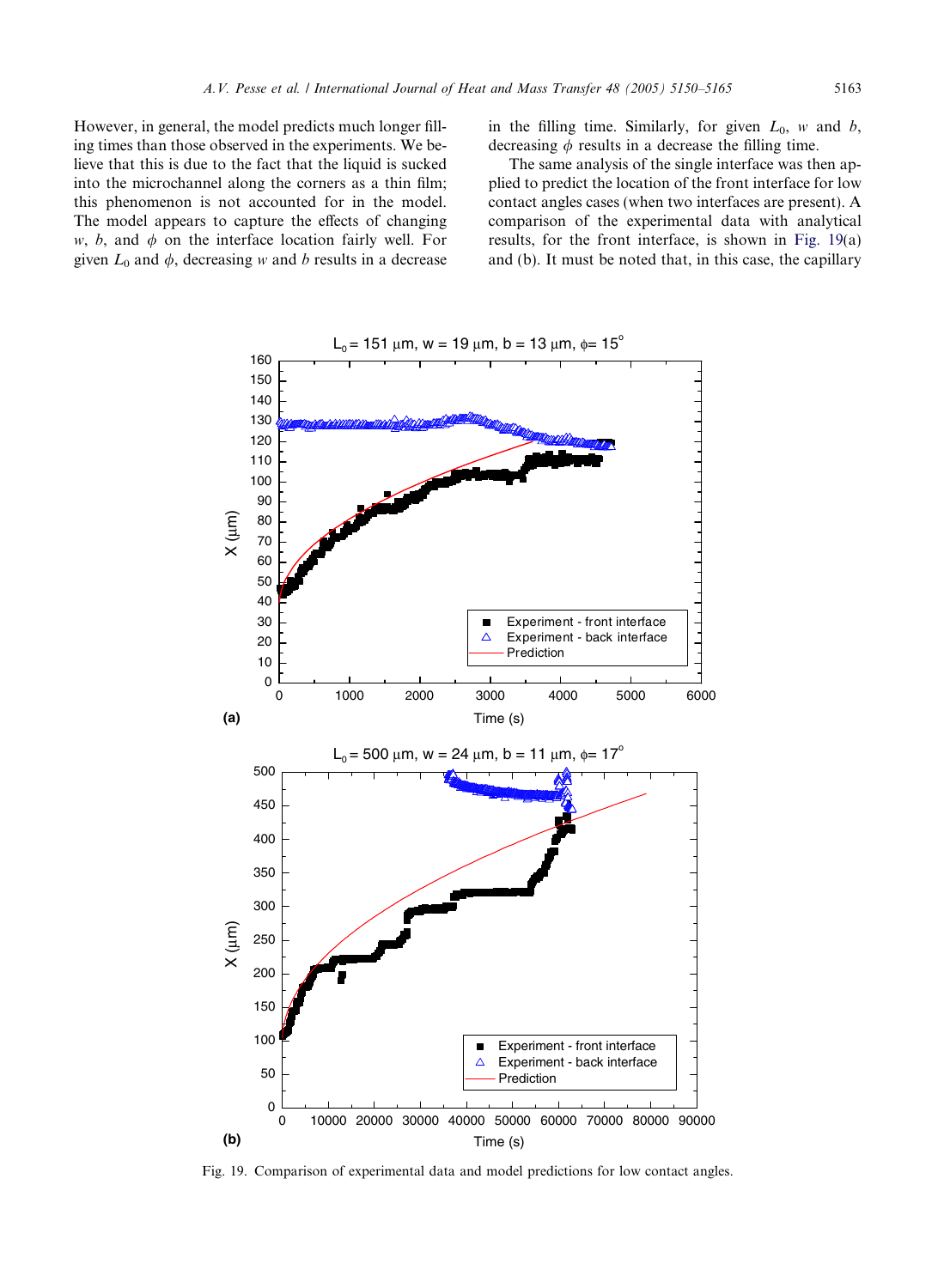<span id="page-14-0"></span>pressure is multiplied by two because of the presence of the back interface. From [Fig. 19](#page-13-0) it can be seen that though the predicted position of the front interface as a function of time does not deviate much from that observed in the experiments.

The formation and growth of the liquid column at the closed end of the microchannels may be explained by the thin film liquid flow along the walls. Since the present experiments did not provide enough information, the details of the thin film cannot be discussed in this work. Migun et al. [\[16,17\]](#page-15-0) proposed a model for film flow in a dead-end conic capillary. In their model, the radius of curvature of the film naturally varied along the length of the conic channel, which provides the driving potential for the film flow. They found that the growth of the back interface was proportional to the cubic root of time. However, their model cannot be applied to the present geometry since there is no change in the crosssectional area of the channel.

# 8. Summary

Experiments were conducted to investigate the gas/ vapor entrapment process in closed-end microchannels of various sizes. These closed-end microchannels represented cylindrical cavities (mouth angle of 90°) on a heater surface that may become active nucleation sites during boiling, provided the liquid entraps gas/vapor inside. The contact angle between the test fluid (DI water) and the silicon microchannel was also varied using different surface cleaning procedures. The effect of the diffusion of the gas into the liquid has also been investigated.

In all the experiments performed, the microchannels were completely filled, given sufficient time (minutes to hours to days). The cavity mouth angles were about 90°, while the contact angles measured were less than 90. Hence the condition for gas entrapment given by Eq. [\(1\)](#page-1-0) was not met. Two or more interfaces connected by a thin liquid film were observed for low contact angles ( $\phi \le 50^{\circ}$ ). For  $\phi > 50^{\circ}$ , only one interface was observed. Occasionally, for  $\phi \leq 15^{\circ}$ , three interfaces were observed. In the range of parameters considered, the dimensions of the microchannels did not affect the number of interfaces observed. In general,

- (i) For fixed width, breadth and contact angle, the flooding time increases nonlinearly (up to two orders of magnitude) with increasing microchannel depth  $(L_0)$ .
- (ii) For fixed depth and contact angle, the flooding time increases with increasing microchannel width  $(w)$  and breadth  $(b)$ .
- (iii) For fixed depth, width and breadth, the flooding time increases with increasing contact angle  $(\phi)$ .

The most pronounced effect on the flooding time was the change in the microchannel depth, followed by the effect of the microchannel width and breadth and last, though still important, the effect of the variation of the contact angle.

A simple one-dimensional mass diffusion model for a semi-infinite medium shows reasonable agreement for the cases with only one interface. The model accounts for the effects of varying w, b and  $\phi$  on the movement of the interface. However, this model cannot explain the appearance and movement of the back interface. The movement of the back interface may be explained by the liquid film flow along the corners of the rectangular microchannels, but the investigation of the details of this flow was beyond the scope of this work.

# Acknowledgement

This work received support from NASA under the Fluid Physics Program.

## References

- [1] S.B. Bankoff, Entrapment of gas in the spreading of a liquid over a rough surface, AICHE J. 4 (1958) 24–26.
- [2] C.H. Wang, V.K. Dhir, Effect of surface wettability on active nucleation site density during pool boiling of water on a vertical surface, J. Heat Transfer 115 (1993) 659–669.
- [3] C.H. Wang, V.K. Dhir, On the gas entrapment and nucleation site density during pool boiling of saturated water, J. Heat Transfer 115 (1993) 670–679.
- [4] G.R. Warrier, unpublished notes, 2002.
- [5] V.P. Carey, Liquid–Vapor Phase-change Phenomena, Taylor & Francis, Bristol, Pennsylvania, 1992.
- [6] E.W. Washburn, The dynamics of capillary flow, Phys. Rev. 17 (1921) 273.
- [7] J.L. Poiseuille, Mém. de Savans étrangers 9 (1846) 433.
- [8] J. Szekely, A.W. Neuman, Y.K. Chuang, The rate of capillary penetration and the applicability of the washburn equation, J. Coll. Interf. Sci. 35 (1971) 273–278.
- [9] L.J. Yang, T.J. Yao, Y.L. Huang, Y. Xu, Y.C. Tai, Marching velocity of capillary meniscuses in microchannels, in: 15th IEEE International Conference (MEMS '02), Las Vegas, USA, 2002.
- [10] G.A. Akselrud, M.A. Altshuler, Introduction to Capillary-Chemical Technology, Khimia, Moscow, 1983.
- [11] G.I. Dovgyallo, N.P. Migun, P.P. Prokhorenko, The complete filling of dead-end conical capillaries with liquid, J. Eng. Phys. 56 (4) (1989) 395–397.
- [12] C.H. Wang, unpublished notes, 1993.
- [13] N.P. Migun, M.A. Azuni, Filling of one-side-closed capillaries immersed in liquids, J. Coll. Interf. Sci. 181 (1996) 337–340.
- [14] A.V. Pesse, Experimental study of the gas entrapment process in closed-end microchannels, MS thesis, University of California–Los Angeles, Los Angeles, 2004.
- [15] A.F. Mills, Basic Heat and Mass Transfer, Prentice Hall, Upper Saddle River, New Jersey, 1999.